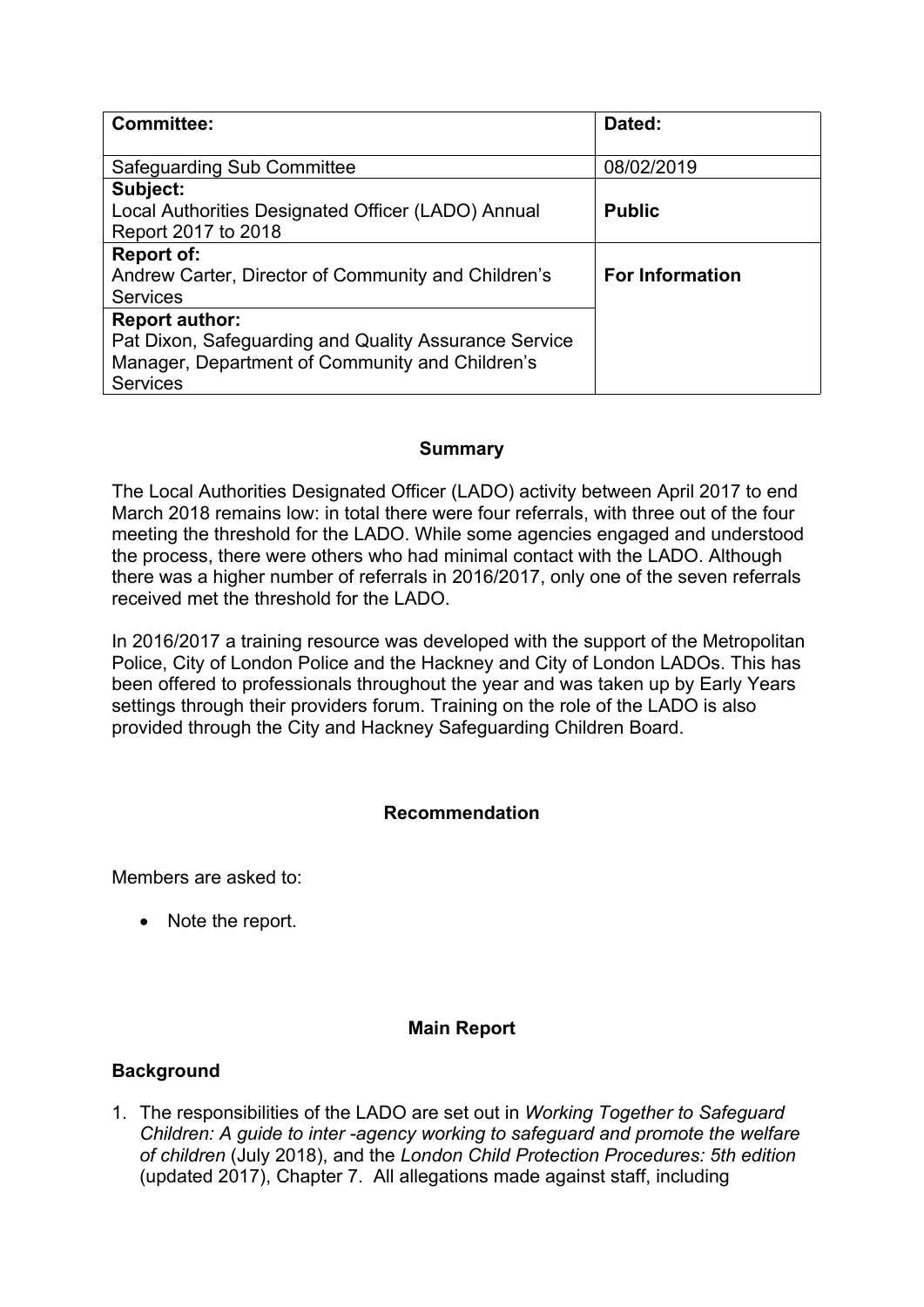volunteers, that call into question their suitability to work with, or be in a position of trust with children, whether made about events in their private or professional life, need to be formally reported to the LADO.

2. The role of the LADO is carried out by the Safeguarding and Quality Assurance Manager who is a member of the pan-London LADO network. This group meets on a quarterly basis, and is a sub-group of the London Safeguarding Children Board. The LADO also reports to the City and Hackney Safeguarding Children Board and is a member of the Quality Assurance Sub Group, Training and Development Sub Group and City of London's Executive Safeguarding Children Board.

### **Current Position**

3. There have been only four referrals made to the LADO for 2017/2018. Although this is lower than previous years, three out of those four referrals met the threshold for the LADO, whereas only one referral out of seven in 2016/2017 met the threshold. The diagram below shows the number of cases that have met the threshold for the LADO in the past six years. As shown, this averages out at approximately three referrals a year over the past six years. Therefore, taking this average into account, there appears to be no discernible reduction in the number of appropriate referrals.



4. Some agencies engage and understand the process around professional allegations, welcoming the support offered by the LADO. However, there are some agencies that have minimal contact with the LADO, if any. This may be due to the absence of any concerns, but further scrutiny would be needed to discern the underlying reasons. There has been a concerted effort during 2017/2018 to raise the profile of the LADO role through the offer of training. However, there has been minimal interest in this training, with only the Early Years providers taking up this offer.